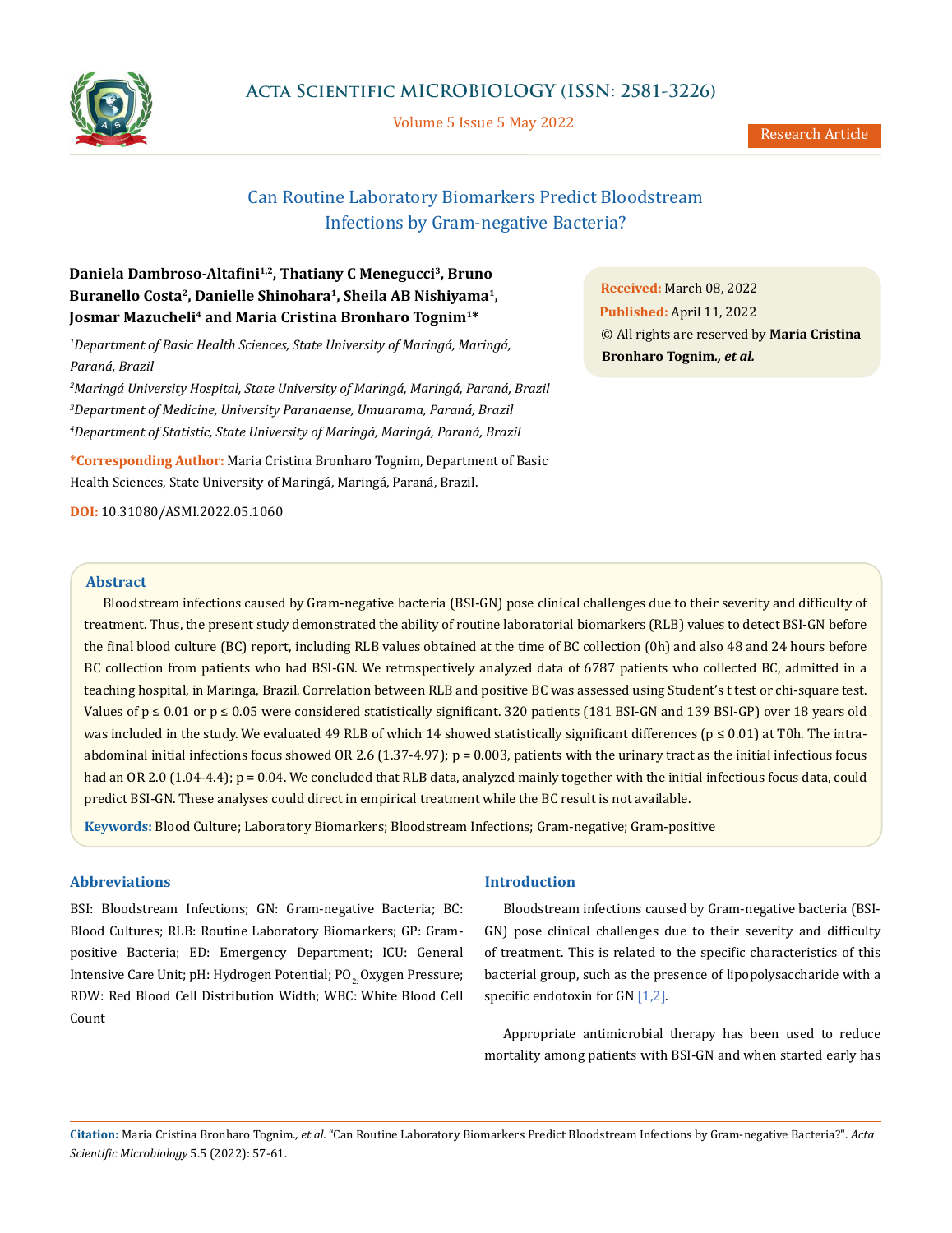a favorable effect on critically ill patients. However, the choice of the appropriate antimicrobial class has become complex due to increased antibacterial resistance [2,3].

Although blood cultures (BC) are the gold standard for diagnosing BSI, the delay and low positivity of results can affect treatment and prolong the hospital stay. Certain routine laboratory biomarkers (RLB) could mitigate these problems in daily clinical practice [1,4].

This study evaluated the relationship between RLB values with BSI-GN and the ability of RLB values to detect BSI-GN before the final BC report.

### **Materials and Methods**

This retrospective study included registers from patients that had BSI between 2013-2018. The study was conducted at the Maringa University Hospital, in Maringa, Brazil, which is a public teaching general hospital that provides medical and diagnostic services of medium and high complexity, and public health care for about 1.660.000 residents of Maringa and its surrounding towns. The RLB values were evaluated at the time of BC collection (0h) and also 48 and 24 hours before BC collection from patients. All tests analyzed were performed according to specific standard operating procedures. BC and bacterial identification was perfor medin the BACTEC™ and Phoenix™ systems (BD Diagnostic Systems, Sparks, MD), respectively. Complete blood cell counts were determined using the Sysmex-XE-2100™ (Sysmex-Corporation, Kobe, Japan), and the biochemical laboratory tests were performed using VITROS™ 5.1-FS (Ortho-Clinical Diagnostics, New Jersey, USA). Gasometric and biochemical tests (electrolytes, ionized calcium iCa, glucose, lactate and creatinine) were measured with ABL800 ™ FLEX (Radiometer, Copenhagen, Denmark). Coagulation tests were analyzed using the ACL™ Elite-Pro (Beckman-Coulter, California, USA).

The inclusion criteria were: patients with positive BC with GN or GP bacteremia that were in both collected samples, or when at least one BC was positive with pathogens of clinical interest. Exclusion criteria were as suggested by Hall., *et al*. [5]. The RLB results were entered in the computer program "Sistema de Gestão da Assistência de Saúde do SUS" (GSUS) for patients with BSI at 48 (T48h), 24 (T24h), and 0 (T0h) hours before BC collection. The data were organized in Microsoft Excel 2007 (Microsoft®) software. Correlation between RLB and positive BC was assessed using Student's t test or chi-square test. Values of  $p \le 0.01$  or  $p \le$ 0.05 were considered statistically significant.

The study was approved by the local ethics committee under COPEP/COREA Number 0447/2017-HUM, MS (Ministry of Health) Resolution 466/12.

#### **Results and Discussion**

A total of 13,374 BC (6787 patients), either BSI-GN or BSI by Gram-positive bacteria (GP), were included in the study. We analyzed 320 patients (181 BSI-GN and 139 BSI-GP) over 18 years old.

Within the study population, the largest number of patients identified with bacteremia were from the emergency department (ED) totaling 164/320 (52%), followed by the general intensive care unit (ICU), with 65/320 (21%). The median age was 61 years (25th to 75th percentile: 43-73 years). Regarding sex, 190/320 (59%) were male and 130/320(41%) were female. In terms of frequency, the most common initial infectious focus was pulmonary, totaling 106/320 (33%), followed by abdominal focus with 58/320 (19%) and the urinary tract as the initial infectious focus with 42/320 (14%), as shown in table 1.

The microorganisms most frequently detected in BSI-GN were *Escherichia coli* (29.6%), *Klebsiella pneumoniae* (17.4%), *Pseudomonas aeruginosa* (11.6%), and *Acinetobacter baumanni* (10.64%). Among BSI-GP, *Staphylococcus aureus* (51%) was the major isolate.

We evaluated 49 RLBs (hydrogen potential, pH; oxygen pressure,  $PO_2$ ; red blood cell distribution width (RDW); white blood cell count (WBC); bilirubin; creatinine; lactate; methemoglobin; bands-eosinophils-neutrophils-lymphocytesmonocytes (%/mm<sub>3</sub>); p50; activated partial thromboplastin time; aspartate-aminotransferase; alanine-aminotransferase; carbon dioxide; C-reactive-protein; oxygen content; sodium bicarbonate;

**Citation:** Maria Cristina Bronharo Tognim*., et al.* "Can Routine Laboratory Biomarkers Predict Bloodstream Infections by Gram-negative Bacteria?". *Acta Scientific Microbiology* 5.5 (2022): 57-61.

58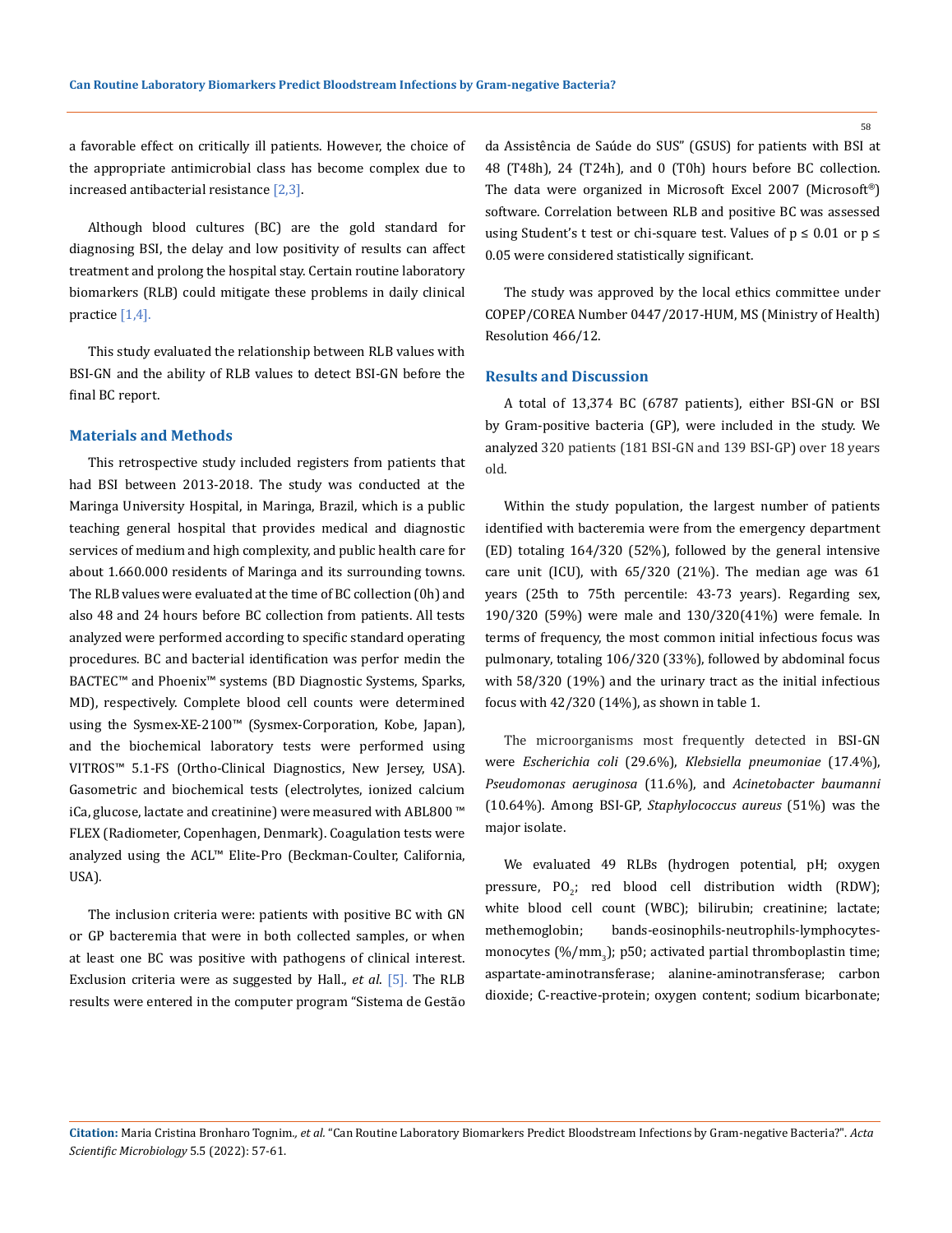|                                                |             |                                              |              |                         |                |    |                              |    |                                            |                                  |            |                         |    |                         | 59                   |  |
|------------------------------------------------|-------------|----------------------------------------------|--------------|-------------------------|----------------|----|------------------------------|----|--------------------------------------------|----------------------------------|------------|-------------------------|----|-------------------------|----------------------|--|
|                                                |             | <b>T0h</b>                                   |              |                         |                |    | <b>T24h</b>                  |    |                                            |                                  |            | <b>T48h</b>             |    |                         |                      |  |
|                                                |             | <b>Gram-negative</b>                         |              | <b>Gram-positive</b>    |                |    | <b>Gram-negative</b>         |    | Gram-<br>positive                          |                                  |            | Gram-<br>negative       |    | Gram-<br>positive       |                      |  |
| <b>Biomarkers</b>                              | n           |                                              | n            |                         | p-value*       | n  |                              | n  |                                            | p-value*                         | n          |                         | n  |                         | p-value <sup>+</sup> |  |
| <b>Bands</b><br>$\left( / \text{mm}^3 \right)$ | 131         | 914<br>$(262 - 2332)$                        | 131          | 986<br>$(92.5 - 2336)$  | ≤ $0.001$      | 74 | 458<br>$(98-1732)$           | 63 | 458<br>$(84-1706)$                         | 0.52                             | 63         | 134<br>$(0-661)$        | 58 | 241 (0-866)             | $≤0.001$             |  |
| Bands (%)                                      | 131         | $10(2-21)$                                   | 131          | $7.5(1-14)$             | 0.01           | 74 | 4.5<br>$(1-14)$              | 63 | $3(1-10)$                                  | 0.92                             | 63         | $1.5(0-5)$              | 58 | $2(0-6)$                | ${\leq}0.001$        |  |
| Bilirubin<br>(mg/dl)                           | 141         | 1.45<br>$(0.7 - 2.9)$                        | 108          | $0.9(0.3-1.7)$          | $\leq 0.001$   | 53 | 0.95<br>$(0.3-4.3)$          | 39 | $0.6(0.3-1.4)$                             | ${\leq}0.001$                    | 45         | 0.8<br>$(0.3 - 2.45)$   | 36 | $0.8(0.3-1.4)$          | ${\leq}0.001$        |  |
| Creatinine<br>(mg/dl)                          | 155         | 1.55<br>$(0.92 - 2.8)$                       | 118          | 1.14<br>$(0.66 - 1.89)$ | 0.004          | 72 | $1.06 - (0.77 - 2.07)$       | 56 | 1.0<br>$(0.64 - 1.48)$                     | $\leq 0.001$                     | 59         | 1.17<br>$(0.86 - 1.94)$ | 44 | 1.14<br>$(0.66 - 1.89)$ | 0.40                 |  |
| Eosinophils %                                  | 160         | $1(0-1)$                                     | 131          | $1(0-1)$                | ≤ $0.001$      | 74 | $1(0-2)$                     | 63 | $1(0-3)$                                   | 0.001                            | 63         | $1(1-4)$                | 58 | $1(0-3)$                | $≤0.001$             |  |
| Lactate<br>(mmol/L)                            | 141         | $2.6(1.6-4.9)$                               | 108          | $2.0(1.2-3.2)$          | 0.008          | 53 | $1.7(1.2-2.9)$               | 39 | 1.25<br>$(0.9 - 1.87)$                     | $\leq 0.001$                     | 45         | 1.45<br>$(1.2 - 2.2)$   | 36 | $1.4(0.9-1.8)$          | 0.03                 |  |
| Methemoglobin<br>(%)                           | 141         | $1.1(0.8-1.4)$                               | 108          | $1.05(0.7-1.4)$         | 0.003          | 53 | $0.9(0.6-1.2)$               | 39 | 0.85<br>$(0.5 - 1.2)$                      | 0.17                             | 45         | 0.9<br>$(0.6 - 1.2)$    | 36 | $1.0(0.7-1.4)$          | 0.38                 |  |
| Neutrophiles<br>$(10^3/\text{mm}^3)$           | 160         | $11(5.6-16)$                                 | 131          | $11(7-16)$              | $≤0.001$       | 74 | 9.5<br>$(6.7-14.4)$          | 63 | 9.5<br>$(6.6 - 13.3)$                      | 0.02                             | 63         | 8.9<br>$(5.5 - 12.9)$   | 58 | $8.6(5.5-15)$           | 0.73                 |  |
| Oxyhemoglobin<br>(%)                           | 141         | 94<br>$(91.2 - 95.5)$                        | 108          | 94.6<br>$(93.3 - 98.2)$ | 0.006          | 53 | 94.7<br>$(91.4 - 95.9)$      | 39 | 94<br>$(91.5 - 96.2)$                      | 0.65                             | 45         | 94.6<br>$(92-96)$       | 36 | 94 (91-95)              | 0.91                 |  |
| pH                                             | 141         | 7.37<br>$(7.25 - 7.4)$                       | 108          | 7.41<br>$(7.32 - 7.46)$ | ≤ $0.001$      | 53 | 7.4<br>$(7.33 - 7.45)$       | 39 | 7.43<br>$(7.36 - 7.47)$                    | 0.07                             | 45         | 7.4<br>$(7.35 - 7.44)$  | 36 | 7.41<br>$(7.32 - 7.46)$ | 0.45                 |  |
| $p0$ <sub>2</sub> (mmHg)                       | 141         | 93<br>$(73.1 - 119.6)$                       | 108          | 90.7<br>$(69.4 - 123)$  | $≤0.001$       | 53 | 86.8<br>$(71.2 - 116)$       | 39 | 87.7<br>$(72.7-111)$                       | 0.31                             | 45         | 97<br>$(76-118)$        | 36 | 90 (69-122)             | 0.11                 |  |
| p50 (mmHg)                                     | 141         | 27<br>$(24.8 - 31.8)$                        | 108          | 26.18<br>$(25-28.6)$    | $≤0.001$       | 53 | 25.9<br>$(24.5 - 28.9)$      | 39 | 25.2<br>$(24.2 - 27.4)$                    | 0.99                             | 45         | 26<br>$(24.6 - 27.2)$   | 36 | 26<br>$(24.7 - 28.6)$   | 0.43                 |  |
| RDW (%)                                        | 160         | 15.5<br>$(14.2 - 17.2)$                      | 131          | 14.9<br>$(13.8-16.4)$   | 0.01           | 74 | 16.2<br>$(15-18)$            | 63 | 15.6<br>$(13.9-17)$                        | 0.59                             | 67         | 16<br>$(14.4 - 18.5)$   | 58 | 15.1<br>$(13.9 - 16.7)$ | 0.01                 |  |
| <b>WBC</b><br>$(10^3/\text{mm}^3)$             | 160         | 13.1<br>$(6.9-19.7)$                         | 131          | $11.4(8.5-18)$          | ${\leq}0.001$  | 74 | 12.4<br>$(8.5-16.9)$         | 63 | 12.3<br>$(8.5 - 15.1)$                     | $0.01\,$                         | 67         | 11.3<br>$(7.3 - 15.8)$  | 58 | 11.4<br>$(8.5-18)$      | 0.06                 |  |
|                                                |             |                                              |              |                         |                |    |                              |    |                                            |                                  |            |                         |    |                         |                      |  |
|                                                |             | Age                                          | Gender n (%) |                         |                |    | Initial Infection site n (%) |    |                                            |                                  |            | Admission n (%)         |    |                         |                      |  |
|                                                | $\mathbf n$ | Years,<br>median<br>(interquartile<br>range) | Female       | Male                    | Pulmo-<br>nary |    | Intra-abdominal              |    | Skin<br><b>UT</b><br>and<br>soft<br>tissue | <b>Others</b><br>or un-<br>known | <b>SC</b>  | MC                      |    | ICU                     | Emer-<br>gency       |  |
| Gram-negative                                  | 181         | $60(45-73)$                                  | 74 (41)      | 107 (59)                | 56 (31)        |    | 43 (24)                      |    | 30(17)<br>15(8)                            | 37 (19)                          | 20<br>(11) | 37 (20)                 |    | 37 (20)                 | 87 (49)              |  |
| Gram-positive                                  | 139         | $61(41-73)$                                  | 56 (40)      | 83 (60)                 | 50(36)         |    | 15(11)                       |    | 28<br>12(9.0)<br>(20)                      | 34 (19)                          | 11<br>(8)  | 23(17)                  |    | 28(20)                  | 77 (55)              |  |
| p-value <sup>+</sup>                           |             | 0.48                                         | 0.91         |                         |                |    | 0.003                        |    | 0.002<br>0.04                              | 0.39                             | 0.34       | $0.37\,$                |    | 0.94                    | 0.19                 |  |

**Citation:** Maria Cristina Bronharo Tognim*., et al.* "Can Routine Laboratory Biomarkers Predict Bloodstream Infections by Gram-negative Bacteria?". *Acta Scientific Microbiology* 5.5 (2022): 57-61.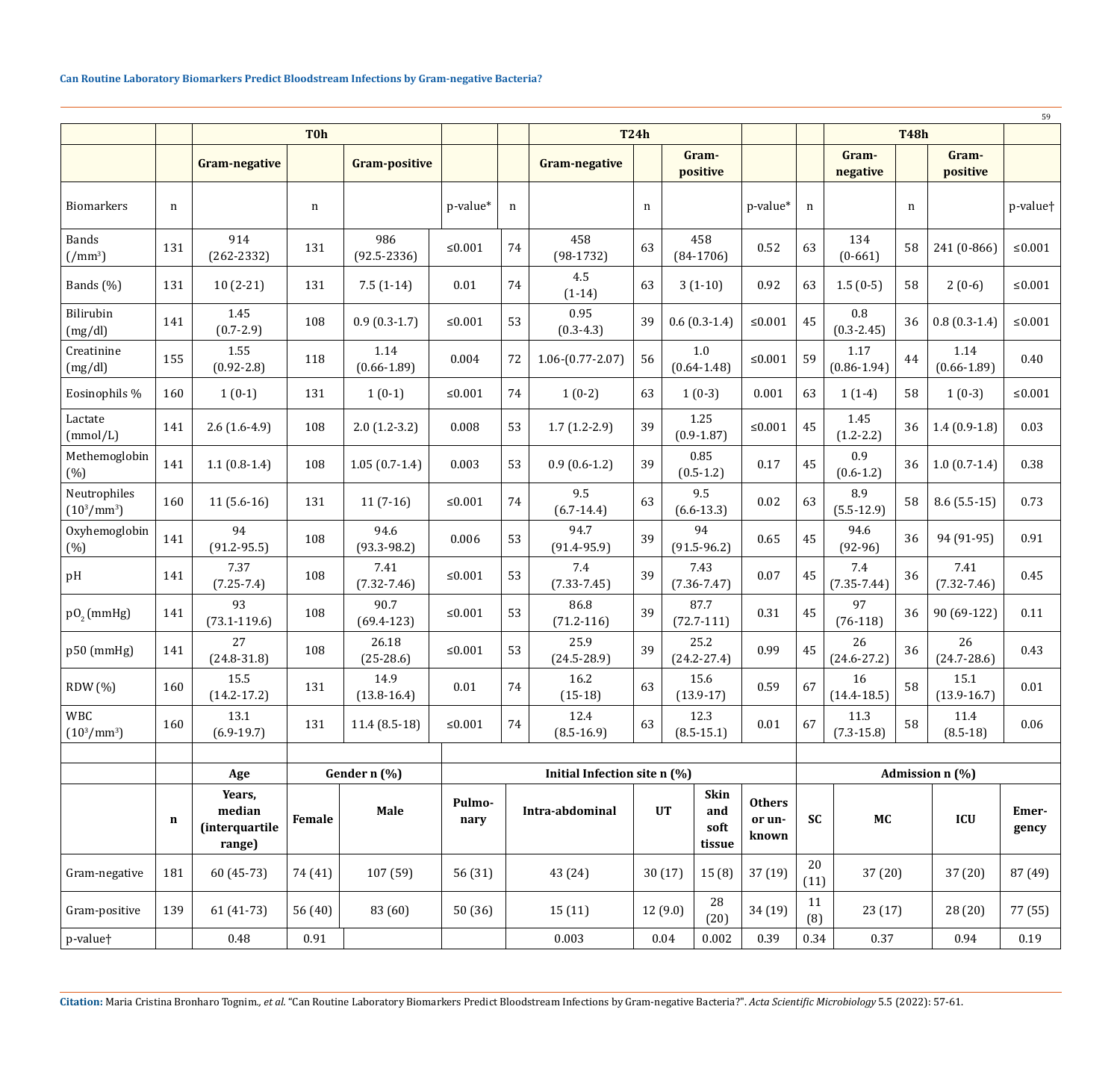|            |  |                                |                                 |                                    | -60 |
|------------|--|--------------------------------|---------------------------------|------------------------------------|-----|
| Odds ratio |  | $\sim$<br>2.6<br>$1.37 - 4.97$ | 2.0<br>$(1.04 -$<br>.11<br>4.41 | 0.4<br>$(0.17 -$<br>$\sim$<br>0.69 |     |

Table 1: General characteristics of eligible patients and univariate evaluation of biomarkers in relation to the time (T0h), (T24h) and (T48h) before blood culture collection.

Data given as median with interquartile range (Q1, Q3); Two-Sample Student's t test or chi-square test; OR = Odds ratio (95% Confidence Interval); n = numbers of patients; pH = hydrogen potential; pO<sub>2</sub> = oxygen pressure; RDW = red blood cell distribution width; WBC = white blood cell count; UT = Urinary tract; SC = Surgery clinic; MC = Medical clinic; ICU = General intensive-care unit. \*Values of  $p \le 0.01$  were considered statistically significant. †Values of  $p \le 0.05$  were considered statistically significant.

mean corpuscular hemoglobin; mean corpuscular volume; mean corpuscular hemoglobin; neutrophiles/lymphocytes; carbon dioxide pressure; platelet count; red blood cell count; prothrombin time; international standardized ratio; base excess; ionic calcium; carboxy hemoglobin; oxyhemoglobin; chloride; glucoses; hematocrit; hemoglobin; magnesium; oxygen saturation; potassium; sodium; urea), of which 14 showed statistically significant differences  $(p \le 0.01)$  at T0h and are described in table 1.

In relation to initial infections, intra-abdominal infections showed OR 2.6 (1.37-4.97);  $p =$ 0.003, indicating more than 150% chance to BSI-GN in relation to BSI-GP. Patients with the urinary tract as the initial infectious focus had a moderate risk for BSI-GN; OR 2.0 (1.04-4.4); p = 0.04, that is, 100% more likely for a GN bacterium to be responsible for BSI (Table 1). According to Levy., *et al*. [6], early knowledge of the presence of an infectious focus may help to indicate the microorganism in BSI. Total bilirubin was among the RLBs analyzed in our study that showed an association with BSI-GN 48h before BC collection (Table 1). Chand., *et al*. [7] found that hyperbilirubinemia was generally associated with infections caused by GN, mainly related to the initial intra-abdominal and urinary tract infectious focus. Our data agree with that of Chand., *et al*. since both parameters were associated with a greater chance of BSI-GN.

Although studies involving RLBs to predict the bacterial group involved in BSI are few and inconclusive  $[2,3]$ , the RLB data obtained here can help in detection of BSI-GN.

Biomarkers associated with low tissue oxygen demand, such as increased lactate ( $p \leq$  $0.001$ ), since T48h,in addition to marked changes in pO<sub>2</sub>, p50, and oxyhemoglobin and lower pH (metabolic acidosis, T0h) can predict impairment of the oxygenation status in patients with BSI-GN (Table 1) [8].

Parameters pertaining to the blood count exam can be useful due to their ease, speed and low cost [3]. Our study demonstrated that eosinopenia ( $p \le 0.001$  since T48h) associated with an increase in WBC and neutrophils (both  $p \le 0.001$  since T24h) as well as an increase in RDW were related to BSI-GN. These changes in the blood count should be carefully analyzed, as they indicate the severity of the clinical condition, which have been reported by some authors as a predictor of mortality [9,10].

#### **Conclusion**

Considering the importance and increase in BSI-GN worldwide and the high morbimortality attributed, we concluded that RLB data, analyzed mainly together with the initial infectious focus data, could predict BSI-GN. These analyses could direct in empirical treatment while the BC result is not available. The rational empirical treatment increases therapeutic success, preventing complications and infections by resistant microorganisms [1]. We believe that further studies are needed so that these data can be used in clinical routine.

#### **Acknowledgements**

We are thankful to the Clinical Analysis Laboratory of Hospital Universitário de Maringá for help in obtaining microbiology and laboratory data. The authors thank Dr. Janet W. Reid for the English text review.

# **Conflict of Interest**

All authors report no conflict of interest for this publication.

#### **Financial Support**

This work was supported by the Brazilian government agency Coordenação de Aperfeiçoamento de Pessoal de Nível Superior, Financial Code 001. As this government fund is designed to encourage higher education training in Brazil, they only cover the cost of laboratory materials.

# **Bibliography**

- 1. Nauclér P., *et al*[. "Impact of time to antibiotic therapy on clinical outcome in patients](https://doi.org/10.1016/j.cmi.2020.02.032)  [with bacterial infections in the emergency department: implications for antimicrobial](https://doi.org/10.1016/j.cmi.2020.02.032)  stewardship". *[Clinical Microbiology Infection](https://doi.org/10.1016/j.cmi.2020.02.032)* 27 (2021): 175-181.
- 2. Ratzinger F., *et al*[. "Neither Single nor a Combination of Routine Laboratory Parameters](https://doi.org/10.1038/srep16008)  [can Discriminate between Gram-positive and Gram-negative Bacteremia".](https://doi.org/10.1038/srep16008) *Scientific Report* [5 \(2015\): 16008.](https://doi.org/10.1038/srep16008)
- 3. Tang Y., *et al*[. "Inappropriate initial antimicrobial therapy for hematological malignancies](https://doi.org/10.1007/s15010-019-01370-x)  [patients with Gram-negative bloodstream infections".](https://doi.org/10.1007/s15010-019-01370-x) *Infection.* Springer Berlin [Heidelberg; 48 \(2020\): 109-116.](https://doi.org/10.1007/s15010-019-01370-x)